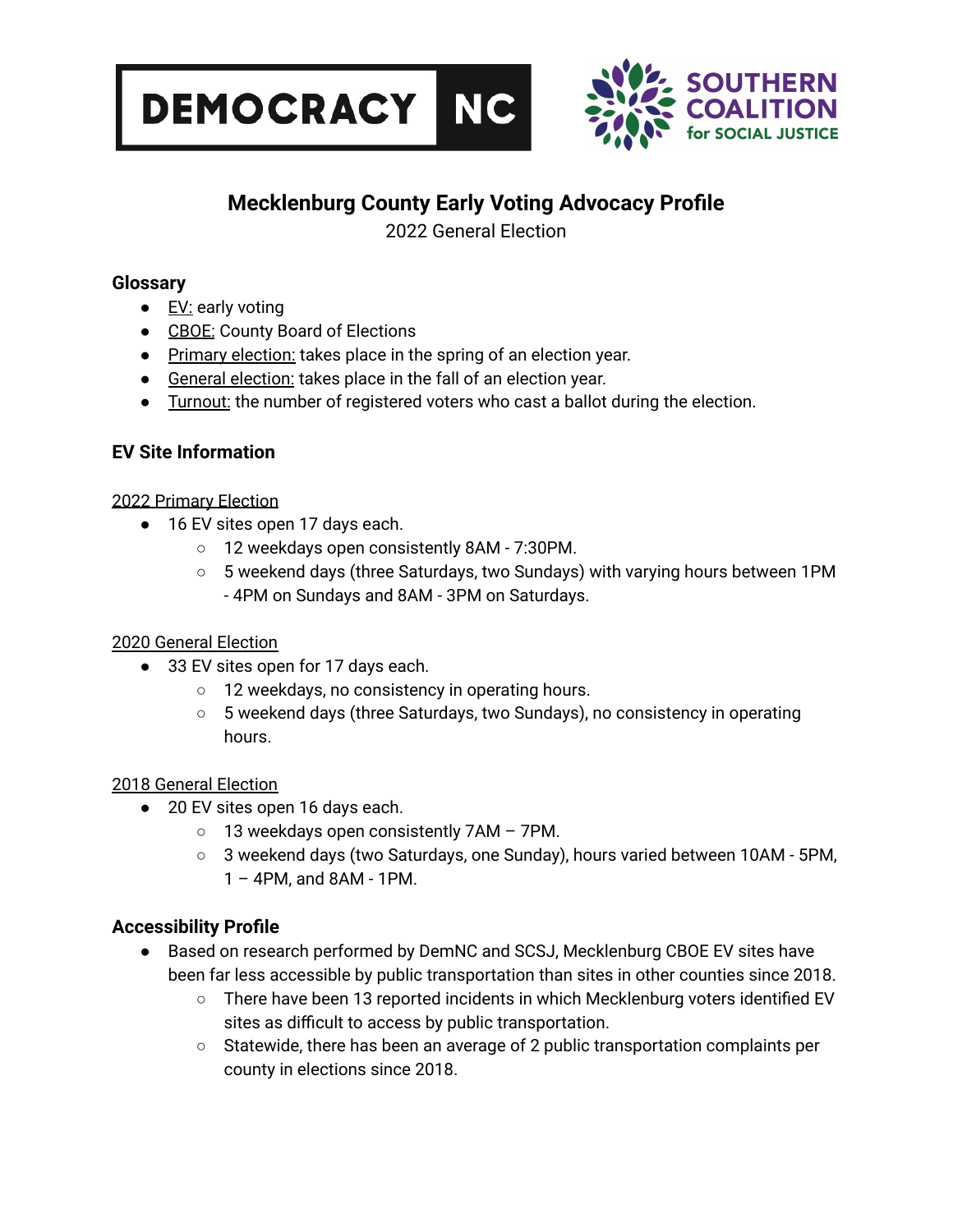



○ Note: Mecklenburg CBOE serves the largest number of voters in NC. We have controlled for this in our analysis. While public transportation may be adequate closer to the downtown Charlotte area, it is lacking in the semi-rural suburbs surrounding the Charlotte area.

#### **Mecklenburg County Vote Share Snapshot**

| <b>Site Name</b>                          | <b>Asian</b> | <b>Black</b> | <b>Other</b> | <b>White</b> | Latiné |
|-------------------------------------------|--------------|--------------|--------------|--------------|--------|
| Allegra Westbrooks Regional Library       | 0%           | 89%          | 4%           | 7%           | 1%     |
| <b>Ballantyne Area</b>                    | 3%           | 17%          | 8%           | 73%          | 2%     |
| Cornelius Town Hall                       | 0%           | 9%           | 4%           | 86%          | 1%     |
| <b>Eastway Regional Recreation Center</b> | 1%           | 67%          | 5%           | 27%          | 1%     |
| Hal Marshall Anex                         | 1%           | 43%          | 4%           | 52%          | 2%     |
| Independence Regional Library             | 1%           | 41%          | 6%           | 53%          | 2%     |
| <b>Marion Diehl Center</b>                | 1%           | 20%          | 7%           | 72%          | 2%     |
| Matthews Library                          | 1%           | 12%          | 5%           | 82%          | 2%     |
| Mint Hill Library                         | 1%           | 26%          | 4%           | 69%          | 1%     |
| North County Regional Library             | 1%           | 22%          | 5%           | 72%          | 1%     |
| South Charlotte                           | 1%           | 11%          | 5%           | 82%          | 1%     |
| Southpark Regional Library                | 1%           | 8%           | 4%           | 87%          | 1%     |
| Spirit Square                             | 2%           | 19%          | 5%           | 74%          | 2%     |
| lSteele Creek Area                        | 1%           | 50%          | 6%           | 42%          | 2%     |
| University Area                           | 1%           | 72%          | 6%           | 21%          | 2%     |
| <b>West Boulevard Library</b>             | 0%           | 76%          | 4%           | 19%          | 1%     |

2022 Primary EV Vote Shares

#### 2020 General Election Vote Shares

| <b>Site Name</b>        | <b>Asian</b> | <b>Black</b> | <b>Other</b> | <b>White</b> | Latiné |
|-------------------------|--------------|--------------|--------------|--------------|--------|
| Ardrey Kell High School | 7%           | 13%          | 19%          | 62%          | 4%     |
| Bank Of America Stadium | 2%           | 14%          | 19%          | 65%          | 3%     |
| Beatties Ford Library   | 1%           | l83%         | 11%          | 16%          | 3%     |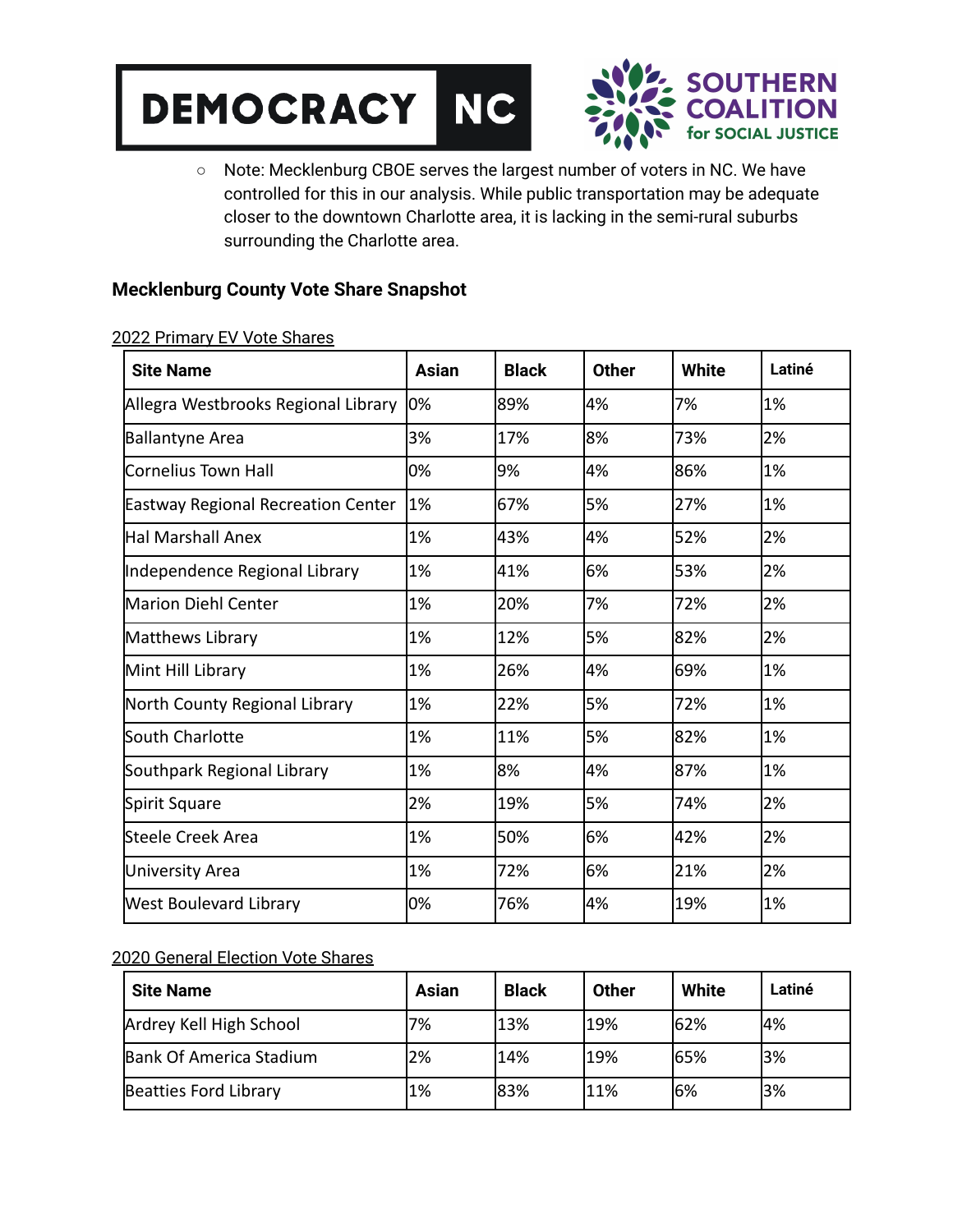# DEMOCRACY NC



| Bette Rae Thomas Recreation Center 2%         |    | 71%  | 11% | 16% | 3% |
|-----------------------------------------------|----|------|-----|-----|----|
| <b>Bojangles Entertainment Complex</b>        | 2% | 22%  | 15% | 61% | 3% |
| <b>Butler High School</b>                     | 2% | 18%  | 14% | 66% | 4% |
| Carmel Commons Shopping Center                | 2% | 11%  | 13% | 74% | 4% |
| Community House Middle School                 | 7% | 11%  | 16% | 66% | 4% |
| Cornelius Town Hall                           | 1% | 7%   | 12% | 81% | 2% |
| <b>East Mecklenburg High School</b>           | 4% | 36%  | 15% | 45% | 5% |
| Former Wells Fargo, Southpark Area            | 1% | 7%   | 11% | 81% | 2% |
| Garinger High School                          | 2% | 54%  | 16% | 28% | 5% |
| <b>Hickory Grove Elementary School</b>        | 2% | 59%  | 17% | 22% | 7% |
| <b>Hickory Grove Library</b>                  | 0% | 100% | 0%  | 0%  | 0% |
| <b>Hornets Nest Pavilion</b>                  | 1% | 62%  | 15% | 22% | 4% |
| Hough High School                             | 1% | 5%   | 10% | 84% | 2% |
| Independence High School                      | 2% | 26%  | 16% | 55% | 6% |
| Main Branch Library                           | 4% | 54%  | 11% | 32% | 2% |
| Mallard Creek High School                     | 3% | 48%  | 17% | 32% | 4% |
| Matthews Elementary School                    | 3% | 9%   | 12% | 76% | 3% |
| Mt. Island Library                            | 1% | 39%  | 14% | 46% | 4% |
| Myers Park High School                        | 1% | 5%   | 11% | 83% | 2% |
| North County Regional Library                 | 1% | 10%  | 13% | 75% | 3% |
| North Mecklenburg High School                 | 2% | 40%  | 15% | 43% | 4% |
| Olympic High School                           | 4% | 45%  | 20% | 30% | 9% |
| Providence High School                        | 3% | 8%   | 13% | 76% | 3% |
| Queens Sports Complex At Marion<br>Diehl Park | 1% | 17%  | 12% | 69% | 3% |
| Renaissance West Steam Academy                | 1% | 72%  | 11% | 17% | 2% |
| South Mecklenburg High School                 | 2% | 19%  | 15% | 64% | 5% |
| Southwest Middle School                       | 3% | 34%  | 17% | 46% | 6% |
| Spectrum Center                               | 2% | 37%  | 15% | 47% | 3% |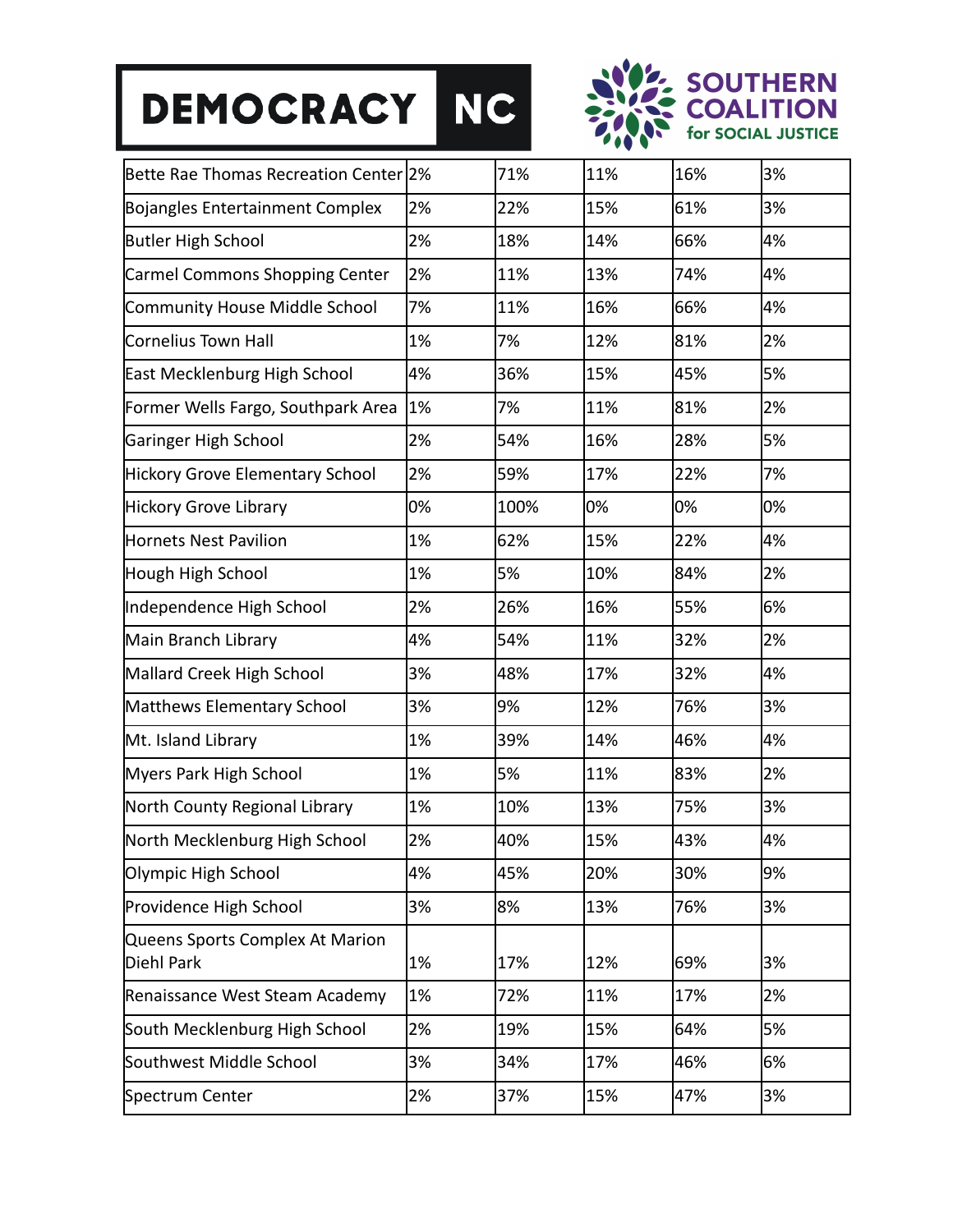## DEMOCRACY NC



| Unc Charlotte                        | 2% | 47%  | 23% | l28% | 6%  |
|--------------------------------------|----|------|-----|------|-----|
| University Area                      | 2% | 62%  | 16% | 20%  | 4%  |
| University City - Old Pier 1 Imports | 0% | l50% | 25% | 25%  | 10% |
| <b>West Boulevard Library</b>        | 1% | 68%  | 11% | 20%  | 2%  |
| <b>West Charlotte High School</b>    | 1% | 87%  | 9%  | 4%   | 1%  |

#### 2018 General Election Vote Shares

| <b>Site Name</b>                          | Asian | <b>Black</b> | <b>Other</b> | Latiné |
|-------------------------------------------|-------|--------------|--------------|--------|
| <b>Beatties Ford Library</b>              | 1%    | 85%          | 10%          | 9%     |
| <b>Bette Rae Thomas Recreation Center</b> | 1%    | 70%          | 11%          | 23%    |
| <b>Cornelius Library</b>                  | 0%    | 0%           | 0%           | 100%   |
| <b>Cornelius Town Hall</b>                | 1%    | 6%           | 10%          | 87%    |
| <b>Elon Park Recreation Center</b>        | 7%    | 13%          | 14%          | 71%    |
| <b>Hal Marshall Annex</b>                 | 1%    | 32%          | 12%          | 60%    |
| <b>Hickory Grove Library</b>              | 1%    | 64%          | 15%          | 25%    |
| <b>Hornets Nest Pavilion</b>              | 1%    | 52%          | 13%          | 40%    |
| <b>Huntersville Town Hall</b>             | 1%    | 16%          | 11%          | 77%    |
| Independence Regional Library             | 2%    | 36%          | 13%          | 53%    |
| Main Branch Library                       | 3%    | 19%          | 14%          | 70%    |
| <b>Marion Diehl Center</b>                | 1%    | 18%          | 11%          | 75%    |
| <b>Matthews Library</b>                   | 2%    | 11%          | 12%          | 79%    |
| Mint Hill Library                         | 1%    | 20%          | 10%          | 73%    |
| <b>Morrison Regional Library</b>          | 1%    | 6%           | 8%           | 88%    |
| South County Regional Library             | 3%    | 11%          | 12%          | 78%    |
| <b>Steele Creek Area</b>                  | 2%    | 42%          | 15%          | 46%    |
| <b>Steele Creek Library</b>               | 0%    | 0%           | 0%           | 100%   |